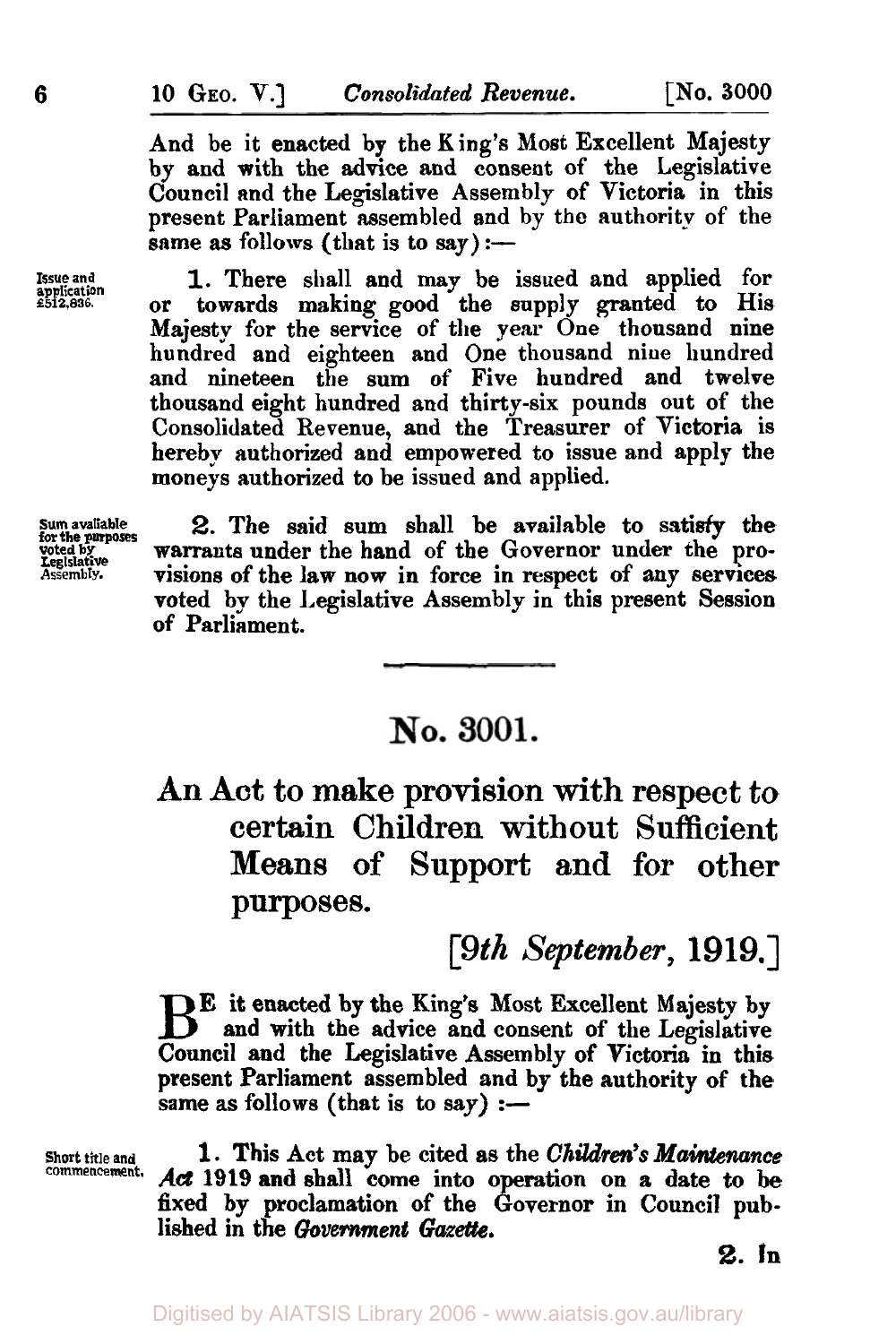**2.** In this Act unless inconsistent with the context or Interpretation. subject-matter-

'' Child" means **any** person under the age of fourteen **"Child."** 

years whether born in lawful wedlock or not.

" Prescribed " means prescribed by the regulations. **"Prescribed."**  '' Regulations " means regulations made as provided **"Regulations."** 

"Secretary" means secretary of the Department for "Secretary."  $N$ eglected Children.

## *Provisions for Payments to Mothers of certain Children.*

**3.** Any mother whose child is without sufficient **Application by mother in**  means of support and who is unable to provide and is *respect of maintenance of*  unable by any available legal proceedings to obtain sufficient means of support for such child may in the prescribed **of support**  form make an application in writing to the secretary that a weekly sum be paid to her for or towards the maintenance of such child. means of support for such child may in the prescribed of support.<br> **1908** form make an application in writing to the secretary that<br> **1908** maintenance of such child.<br> **1908** material control in the said ap-**Investigation** 

4. (1) The secretary shall on receipt of the said ap- **by secretary**. as appear to him desirable in order to ascertain-

- (i) the circumstances and character of the applicant ;
- (ii) the ability of the applicant to maintain the child the subject of the application without assistance
	- **as** provided under this Act ; and
- (iii) the truth of the statements in the application.

**(2)** The secretary **may** require any person whom he believes to be in a position to do *so* to furnish to him for **Ib.**  submission to the police magistrate hereinafter mentioned a confidential report as to the circumstances or the financial transactions of the applicant or of the husband (if any) or children of the applicant; and any person who on being Punty. required to do so **by** the secretary fails to furnish **a** report within a reasonable **time** or furnishes **a** report containing any statement which is untrue in any particular shall be liable to **a** penalty of not more than Fifty pounds or to imprisonment for a term of not more than six months.

*5.* **(1)** Upon the completion of his investigations the **Reference to**  secretary shall refer the application together with a full magistrate. **report** of the result of the investigations which have been **Ib. s. 29. made** to **a** police magistrate. **(2) The** 

*s.28.* 

for in this Act.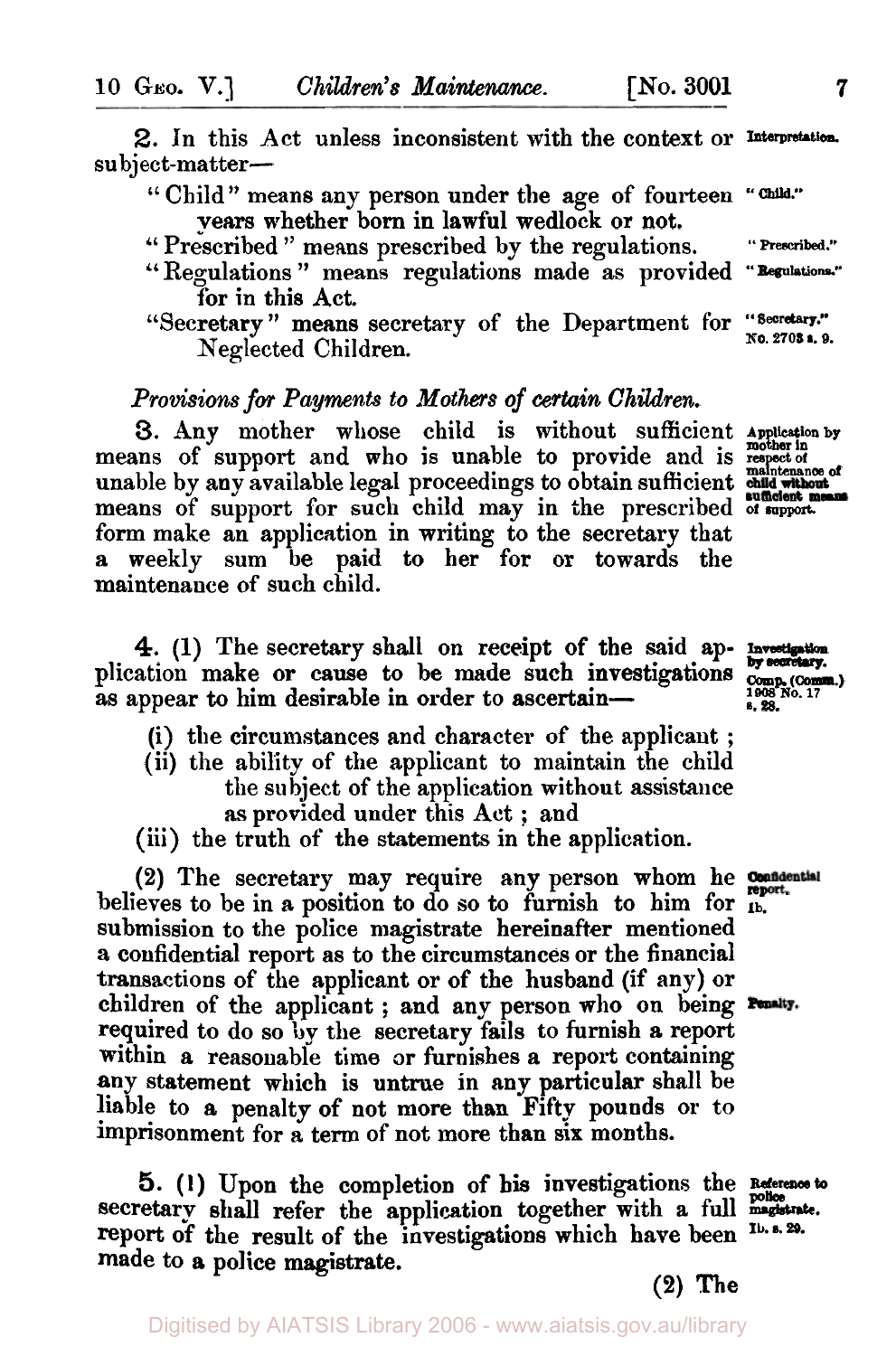(2) The police magistrate shall notify the applicant of the time when and place where she is required to attend to support her application.

(3) On the day so notified **or** on any subsequent day the police magistrate may proceed to investigate the application for the purpose of ascertaining whether the statements therein are true and whether in his opinion assistance should be granted to the applicant.

**Report recommendation and 6. (1)** On the completion of his investigation the **of magistrate. police** police magistrate-

- *(a)* shall forward to the secretary a report upon the results of his investigation and a recommendation as to whether in his opinion assistance under this Act should or should not be granted to the applicant in respect of her child and (if she has applied in respect of more than one child) shall state with respect to how many (if any) children such assistance should in his opinion be granted ; and
- (b) shall return all applications and reports referred or submitted to him to the secretary.

**(2)** The police magistrate shall not recommend that assistance be granted unless he is satisfied that the applicant is deserving of assistance and unless the evidence (if any) of the applicant is corroborated on all material points by documentary information or oral evidence.

7. (1 ) Upon receipt of the report and recommendation of the police magistrate the secretary shall submit the same with any comments which he thinks desirable to make thereon to the Minister **who** if he thinks fit may cause further inquiries to be made into the matter.

- **(2)** The Minister after considering-
- **grant application. or refuse** *(a)* the **report** and recommendation of the police magistrate ;
	- (b) the comments of the secretary and **any** other matters furnished by him bearing on the application ; and
	- **(c)** the results of any further inquiries (if any) as aforesaid-

may with such modifications and conditions (if any) same. as he thinks fit grant the application, or may refuse the

*8.* At

Investigation<br>by police<br>magistrate. **Comp. (Comm.) 1908 No. <sup>17</sup>s. 30.** 

**report &c. to**<br>Minister. **Further inquiry.** 

**Power of Minister to**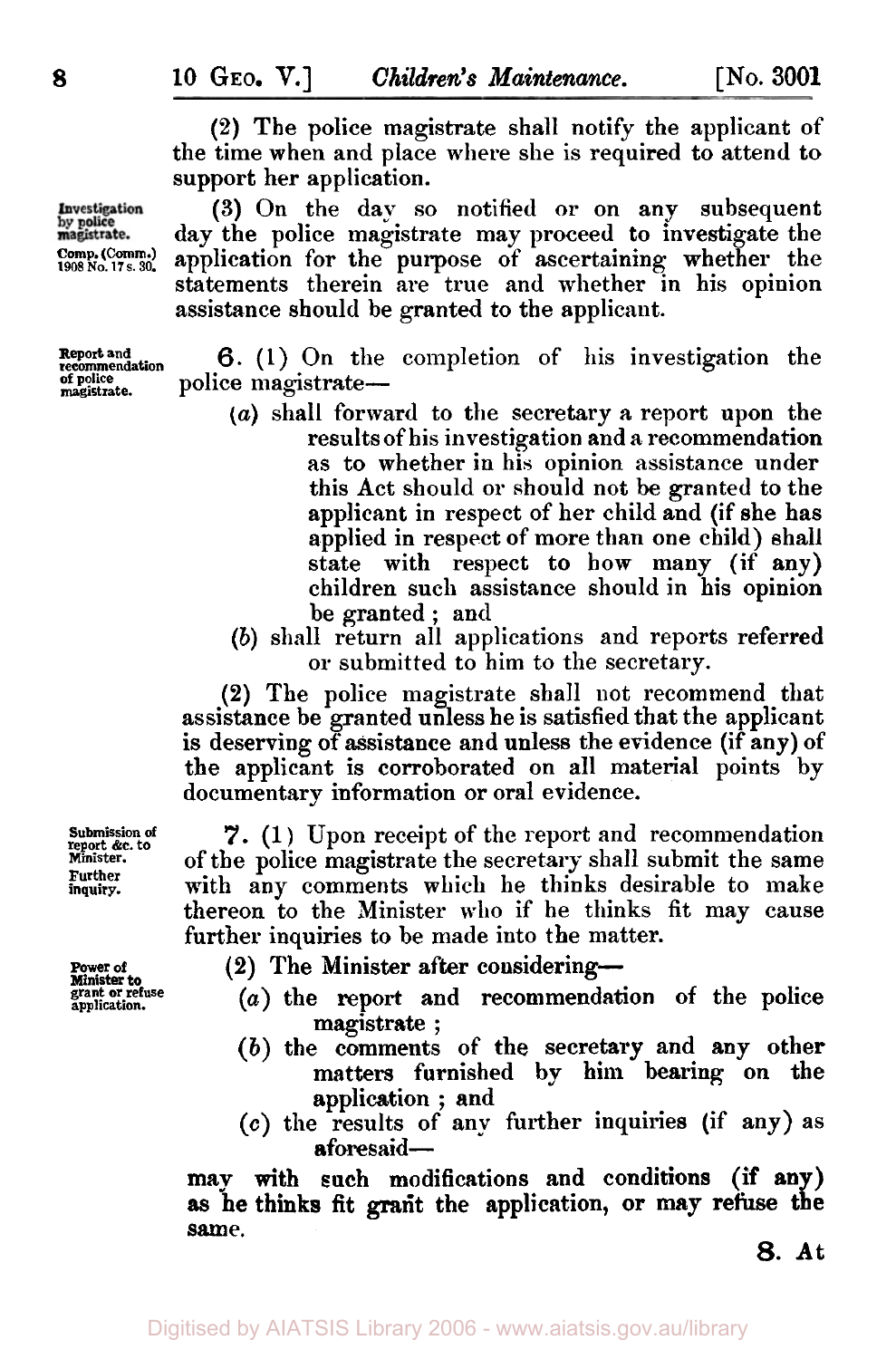*8.* At the request of the Minister **a** police magistrate **Rehearing by**  may at any time rehear any such application previously magistrate refused by the Minister and shall forward **a** report on the **Minister.**  result of the rehearing to the secretary for the consideration of the Minister. In the case of a rehearing the police magistrate and the secretary shall have **as** nearly as may be the same powers and duties as in the case of the original hearing.

commencement of this Act is a ward of the Department for **to point of the Conduct** No. 2703 Neglected Children and is boarded **out** under the provisions **to be**  the commencement of and by virtue only of this Act be **but payment to mother to continue** discharged from being such ward, but any sum paid under discharged from being such ward, but any sum paid under<br>the provisions of the *Neglected Children's Act* 1915 to the mother for or towards the maintenance of such child shall subject to this Act continue to be paid and shall thereafter be deemed to be paid pursuant to this Act. 9. (1) Every child who immediately before the **Child** of the *Neglected Children's Act* 1915 to its mother shall on **Department but payment** 

(2) Nothing in this section shall affect the operation of *Saving as to liability &c. of*  Part VII. of the *Neglected Children's Act* **1915** with respect **Parent under** to the liability of any parent within the meaning of the said **Part VII.**  Part to pay any sum due before the commencement of this Act for or towards the maintenance of **any** such child.

10. (1) The sum payable under this Act to a mother for **Limitation of** or towards the maintenance of any child shall be payable amount out of any moneys legally available for the purpose, and shall not be less than Six shillings a **week** or more than Twelve shillings **a** week unless in the opinion of the Minister exceptional circumstances. such as the existence in the mother or child of some affliction of mind or body, warrant the payment of a larger sum.

(2) Any sum paid to *a* mother pursuant to this Act shall be payable as from the date of the receipt of the **Payment to cease on child attaining age** *of*  application by the secretary and shall cease to be paid on  $\frac{\text{fourteen years}}{\text{unless in}}$ the child attaining the age of fourteen years:

Provided that the Minister may, where in his opinion the special circumstances of the case make it advisable, direct in writing that such sum shall after the child reaches the age of fourteen years continue to be paid for such period not exceeding two years *as* is fixed **by** the Minister.

1 **1.** The payment of any sum to **a** mother pursuant to **Power** *to* **discontinue** and this Act may on the direction in writing of the Minister be vary payments. discontinued and subject to this Act any sum so paid **may on** 

**exceptional case.**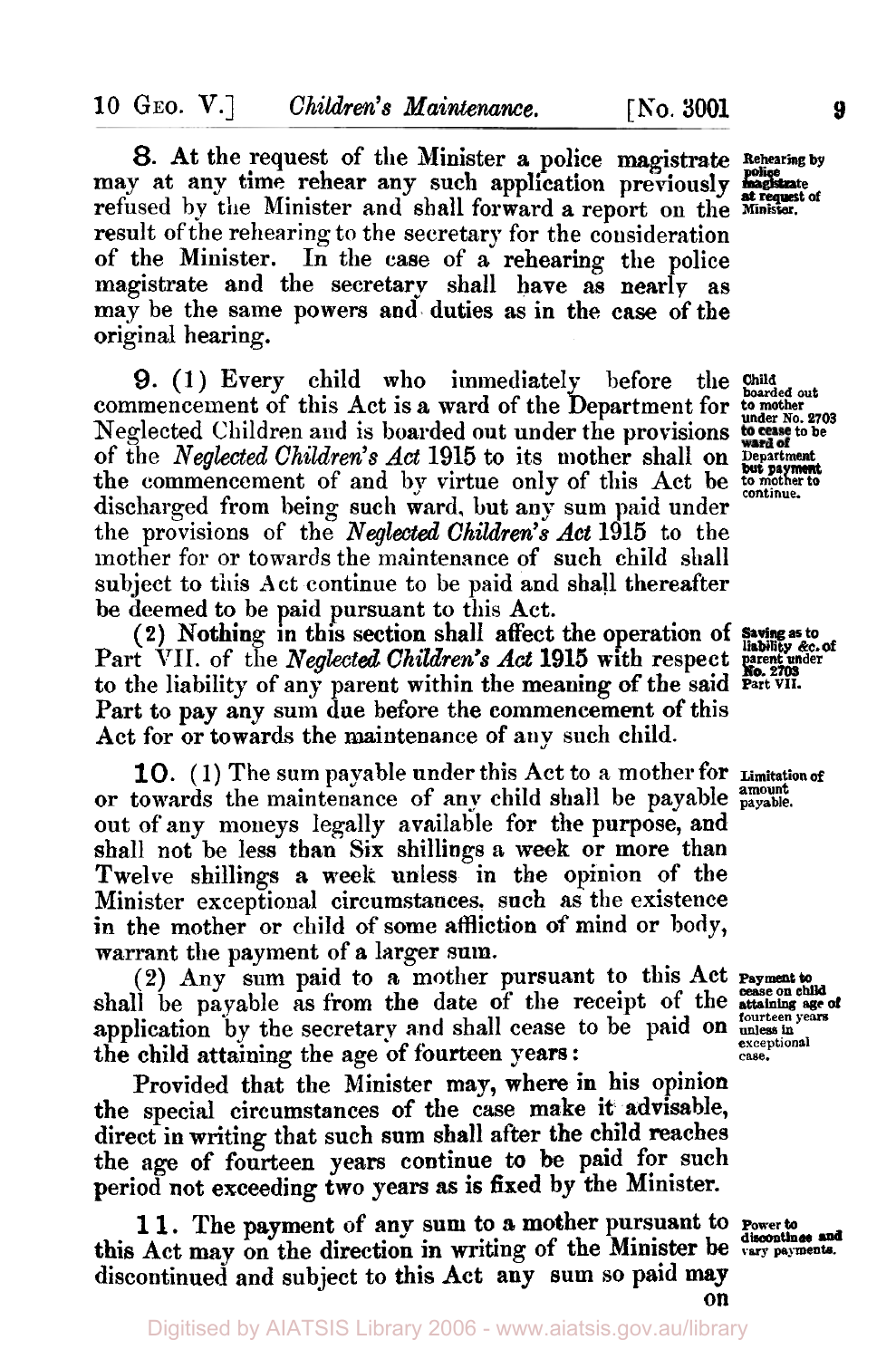**on** the like direction be increased or reduced at any time if the Minister is satisfied that the circumstances of any case warrant such discontinuance increase or reduction.

misconduct &c.

**cower to direct 12.** (1) Whenever it is proved to the satisfaction of ensurance of **payments** on the Minister that the mother of any child for or towards the Minister that the mother of any child for or towards whose maintenance any sum is being paid to such mother pursuant to this Act is guilty of conduct rendering her unfit in the opinion of the Minister to have the custody of the child or that the mother is not properly maintaining the child the Minister may by indorsement signed by him'upon the application for assistance direct that the payment shall forthwith cease.

**Effect of** (2) Upon the making of the direction aforesaid the direction. direction.<br> **Comp. No. 2870** child shall become *ipso facto* a ward of the Department<br> **B.** 15(5). **Comparison** for Neglected Children under the *Neglected Children's Act* **s. 15 (5).** for Neglected Children under the *Neglected Children's Act*  **1915.** 

**Direction (3)** The direction aforesaid shall for **all** purposes be deemed to be an order committing such child to the care of the Department for Neglected Children within the meaning of the *Neglected Children's Act* **1915.** 

> **13.** When a mother to whom payments are made for or towards the maintenance of her child pursuant to this Act becomes incapable whether **from** illness or **any** other cause not within her control of properly caring for and maintaining such child the secretary-

- *(a)* may direct that during such incapacity some other fit person shall have the care and maintenance of the child ; and
- (b) shall make such arrangements **as** he thinks proper **as** to the person who may during such incapacity receive the payments in respect of the maintenance of **such** child.

**14.** (1) Every child for or towards whose maintenance any sum is paid pursuant **to** this Act **shall** be under the medical care of a medical officer appointed pursuant to the regulations under the *Neglected Children's* Act **1915** to give medical attendance to wards of the Department for Neglected Children boarded out under the provisions of section thirty of the said Act, and it shall be the duty of such medical officer to **see** such child at such times and on such occasions as are prescribed with respect to **such** wards **by** regulations under the said Act.

**(2)** Section

**No. 2705.** 

**deemed to be committing the of the Neglected Children's Department.** 

**Comp. No. 2670 s. 20. No. 2703.** 

**Provision in**   $\&c.$  of mother.

**Medical s. 18. attention.**  Comp. No. 2670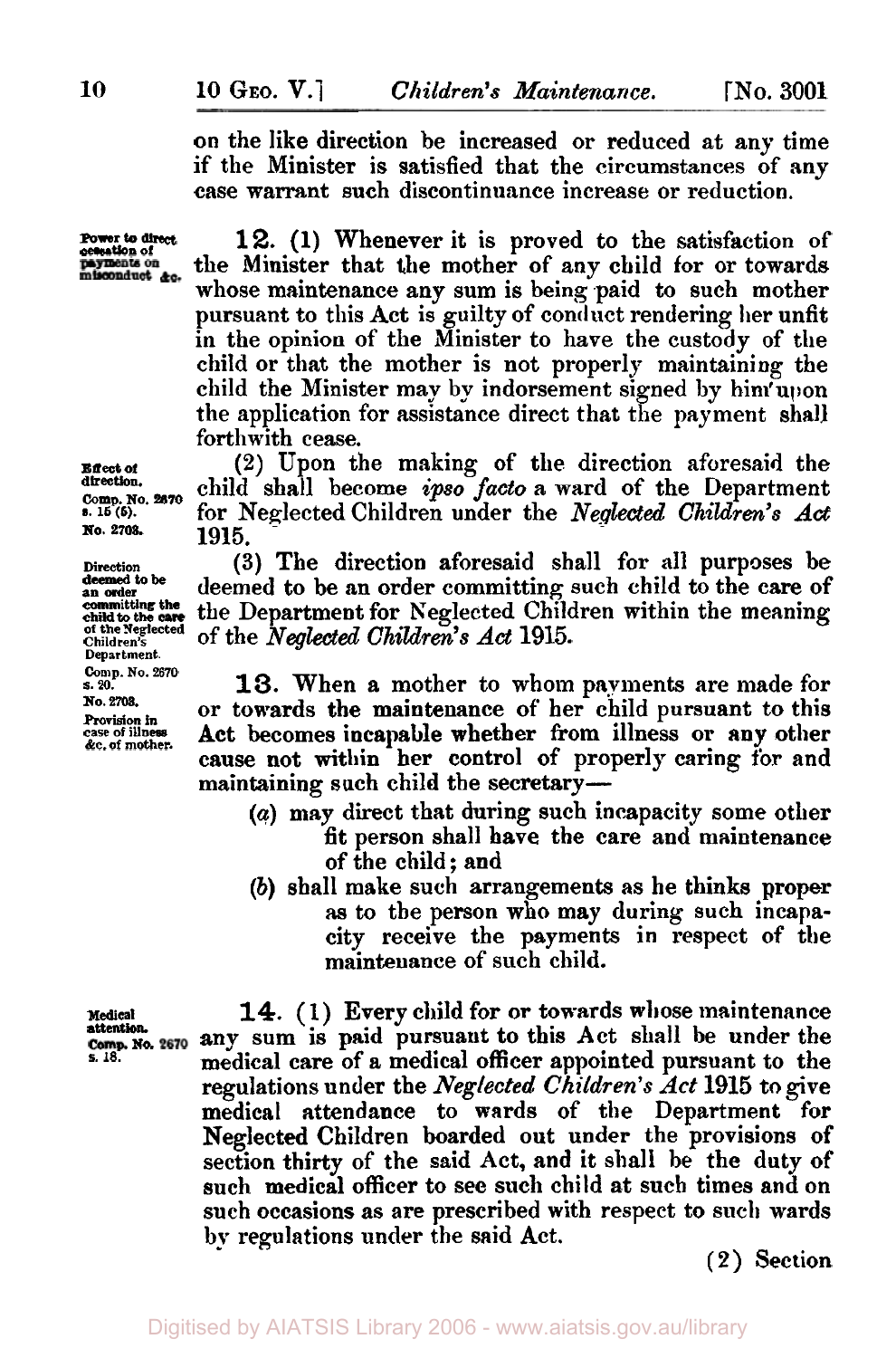(2) Section thirty-one of the *Neglected Children's* Act 1915 and any regulations under the said **Act** with respect *&c.*  to visiting wards of the Department for Neglected Children and the inspection of places where such wards are or reside *inspect places* of shall with such alterations modifications and substitutions as are necessary extend and apply to children for or towards whose maintenance any sums are paid pursuant to this Act and to persons having the care and maintenance of such children and to places where any such children are or reside.

(3) With regard to children for or towards whose **Certain powers**  maintenance sums are paid pursuant to this Act and **under No. 2703 of secretary**  persons to whom such sums are paid the secretary shall purposes hereof. have subject to this Act such of the powers and authorities conferred upon him by or under the Neglected Children's Act **1915** with regard to wards of the Department for Neglected Children and persons with whom such children are hoarded out under the said Act as are necessary to insure that such sums are properly expended and that the objects of this Act are being carried out.

**1** *5.* ( I) Every father of a child for or towards the *Liability of father in respect*  maintenance of which child any sum is paid pursuant to this **paid hereunder**. Act shall be liable **to** pay to the secretary or some person **comp. No. 2703**  authorized by him in writing a periodical sum not exceeding **s.45.**  the amount being paid to be fixed in manner hereinafter provided: but the total liability of the father under this Act shall not exceed the aggregate of the sums paid for or towards the maintenance of the child pursuant to this Act together with any costs and expenses for recovering the same.

(2) The secretary shall by **writing** under his hand **Periodical sums**  determine the periodical sums which the father of such tather, child shall be liable to pay hereunder in respect of any **Letter and** Comp. No. 2670 such child, and in determining such liability the secretary shall have regard to the provisions of Part VII. of the *Neglected Children's Act* 1915 so far as they can be applied No. 2703 to the determining **of** such periodical sums ; and the same consequences shall thereupon ensue with respect to the liabilities of such father hereunder **as** if such child had **been** committed upon an order of the children's **court** under Part III. of the said last-mentioned Act and as if such **Ib. Part III. court** or justices (as the **case may** be) **had** fixed the periodical sums **to** be paid by the father *at* the sums **so**  determined by the said secretary.

**(3) In**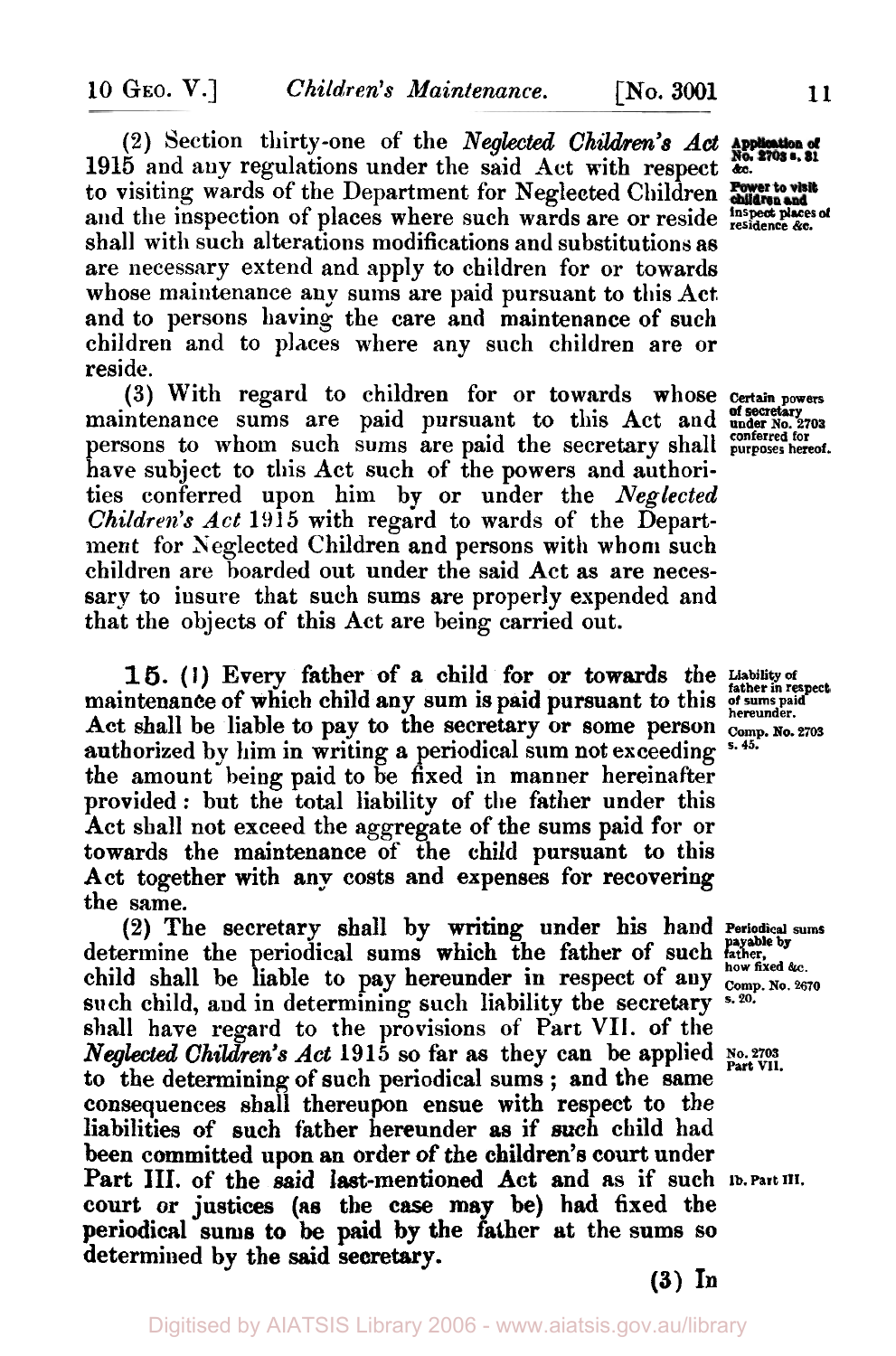**Evidence of periodical sum payable by father. Comp. No. 2670** *s.* **20.** 

**Interpretation**  *of* **"father." Comp. No. 2703 s. 58.** 

**Application to make certain children without means of support wards**  *of* **the Department for Neglected Children.** 

**(3)** III any proceedings for the recovery of any amount due under the provisions of this section **a** determination in writing of the periodical sums payable in respect of any such child hereunder if purporting to be signed by the secretary shall **be** evidence of the periodical sums so payable in respect of such child.

**(4)** In this section ''father " includes father stepfather and any person against whom an order of affiliation has been **made as** the putative father of any illegitimate child and also the putative father of any illegitimate child which he has recognised as his though no order of affiliation has been made against him.

## *Provisions for making certain Children Wards of the Department for Neglected Children.*

16. (1) Where any child **is** without sufficient means of support and no available legal proceedings can be taken to obtain sufficient means of support for **such** child-

- *(a)* the mother of such child-if the child is in her custody ; or
- (b) (where the mother is dead or of unsound mind or has deserted the child) **any** relative of the child, or in the case of a child not born in lawful wedlock any relative of the mother of the child -if in either of such cases the child **is** in the **custody** of such relative ; or
- *(c)* in any other **case** any member of the police force of higher rank than that of sergeant-

may in the prescribed form make an application in writing to the secretary that the child should become **a** ward of the Department for Neglected Children.

**(2)** The secretary shall forward the application to a police magistrate for investigation.

**Power and duties** *of* **police magistrate.** 

**Investigation by police magistrate.** 

- (3) The police magistrate-
- (*a*) shall notify the applicant of the time and place of hearing ; hearing ;<br>(b) shall investigate the matter of the application for
- the purpose of ascertaining whether it is advisable that the child should become **a** ward of the Department for Neglected Children ; and
- *(c)* **on** the completion **of** his investigation shall forward to the secretary **a** report thereon and **a** recommendation **as** to whether in his opinion the application should be granted and **shall** also return the application to the secretary.

**(4)** The

**12**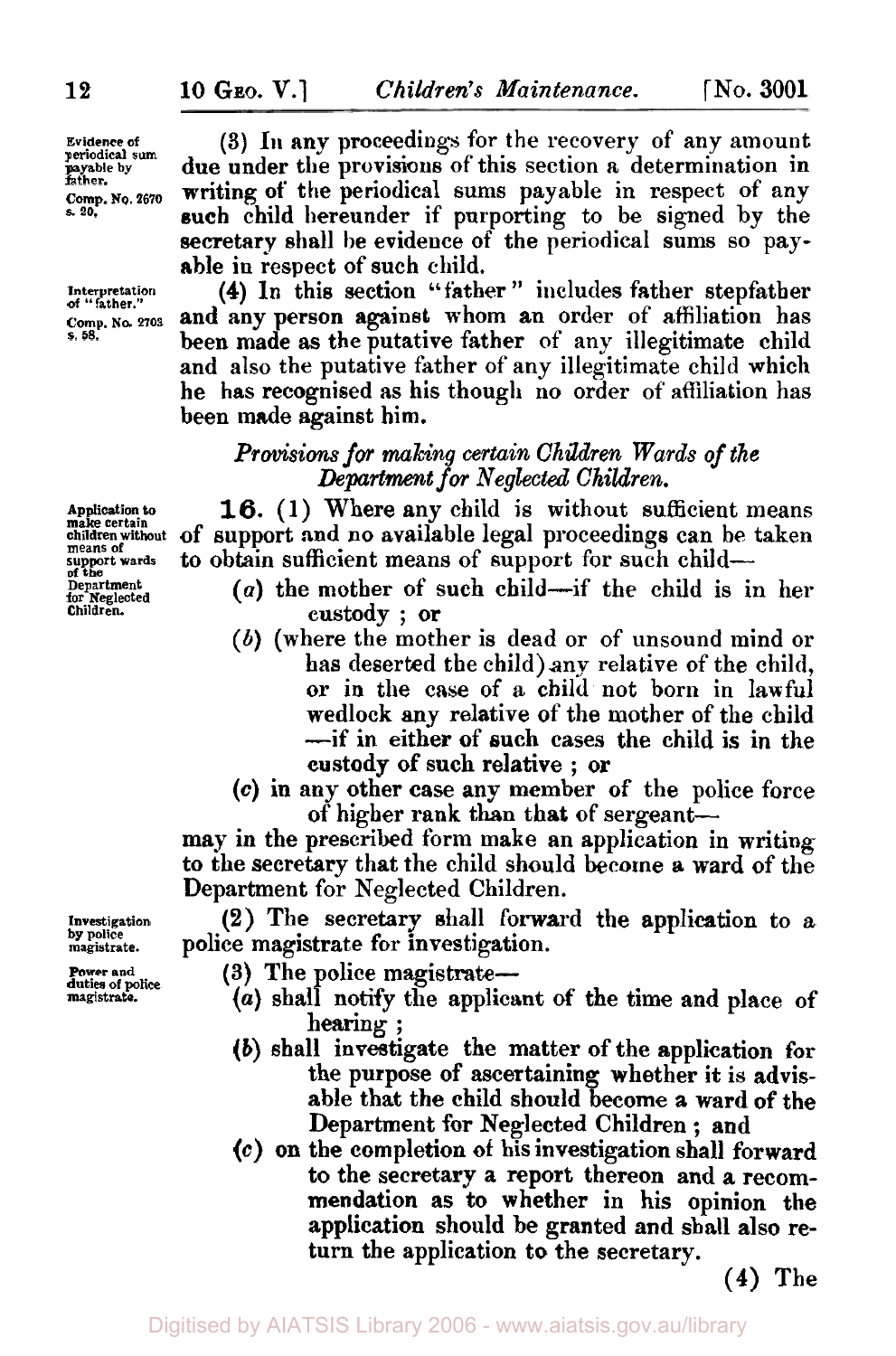**(4)** The secretary shall submit the application together **Power of**  with the report and recommendation of the police magistrate to the Minister who may if he thinks 6t by direction indorsed on the application and signed by him grant the application or may refuse the same.

*(5)* Upon the making of the said direction the child **Effect of**  shall become *ipso facto* a ward of the Department for *direction* of Neglected Children under the *Neglected Children's Act* 1915, Comp. No. 2670 and the said direction shall for all purposes be deemed to **No. 2703**. be an order committing the said child to the care of the Department for Neglected Children within the meaning of the said Act.

(whether by consanguinity or affinity) of the child or (in the case of a child not born in lawful wedlock) of the mother of the child. (6) In this section "relative" means any relative **Meaning of** 

## *General.*

17. (1) Every application under this. Act shall be in **Form &c. of** application.<br>accordance with the regulations. accordance with the regulations.<br>
Comp. (Comm.) 1998 No. 17<br>
Accordance with the regulations.

**(2)** Every applicant shall by declaration to be indorsed **s. 27.**  on the application declare that the contents of the applica- **declaration**.<br>
tion are true and correct in every particular. tion are true and correct in every particular. **Ib.** 

(3) A declaration under this Act may be made before Before whom any of the following persons resident in Victoria :- All be made. police magistrates, all justices of the peace, all commissioners  $\frac{16}{5}$ ,  $\frac{16}{290}$ ,  $\frac{2632}{290}$ for taking declarations and affidavits, all head teachers of **State** schools, all members *of* the police force, all clerks of petty sessions, all railway stationmasters, all councillors of and the city clerk town clerk or secretary *of* any city town borough or shire, all **barristers** or solicitors or barristers and solicitors, all legally qualified medical practitioners, all bank managers, all ministers of religion authorized to celebrate marriages, and all prescribed persons or classes of persons employed in the public service of Victoria.

**18.** For the purposes of any investigation by a police **Powers &c. of**  magistrate under this Act the following provisions shall magistrates in have effect :-

(1) Where the police magistrate is satisfied that by **Dispensing** with reason of physical disability **or** other sufficient **applicant. cause** the applicant **is** unable to attend the police magistrate may dispense with the attendance of the applicant:

relative.

**(2) All**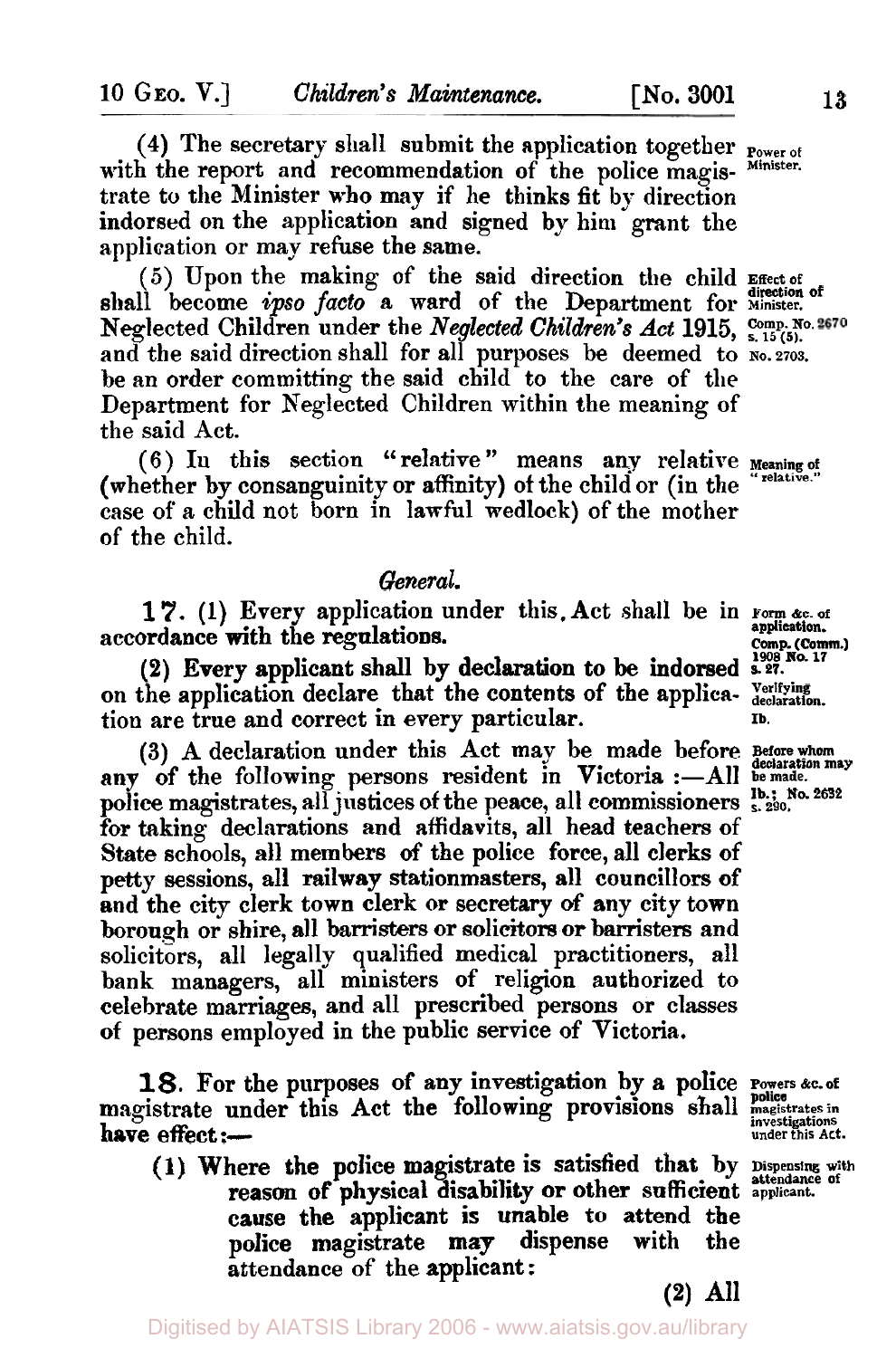**Where investigation to be held.** 

**Calling witnesses.** 

**Not bound by rules of evidence &C.** 

**Several applications.** 

**As to witnesses &C. Comp. No. 2665 s. 14. NO. 2675** *&c.* 

**Exclusion of public from investigations. NO. 2627 S.** *16.* 

**Penalty for false declaration or representation. Comp. (Comm.) 1908 No. 17 s. 27: No.** *<sup>2637</sup>* **s. 181** *(a).* 

**hereunder**  \*. **is.** 

- **(3)** All investigations by the police magistrate shall be made in the locality wherein the applicant resides or **as** near thereto **as** practicable :
- **(3)** The police magistrate may call and examine such
- witnesses as he thinks fit :<br>investigating any application the **(4)** In investigating any application the police magistrate shall not be bound by any rules of evidence but shall investigate the matter and make his recommendation according to equity good conscience and the substantial merits **of** the case without regard to technicalities or legal forms :
- *(5)* If an applicant makes application in respect of more than one child the police magistrate **may**  investigate all the applications together :
- (6) The police magistrate shall have in relation to witnesses and their examination and the production of documents similar powers to those vested in justices by the Justices Acts:
- **(7)** The provisions of section sixteen of the *Children's Court Act* **1915** shall with such alterations modifications and substitutions as are necessary extend and apply to any investigation by a police magistrate hereunder.

**19.** Any person who in any application **or** declaration under this Act wilfully makes any statement which is untrue<br>in any particular and any person who by any false reprety for<br>
sentation. under this Act wilfully makes any statement which is untrue<br>
sentation. in any particular and any person who by any false repre-<br> **No.17**, No.2837 Sentation obtains under this Act with intent to defraud<br> be liable **to a** penalty of not more than Fifty pounds or to imprisonment for **a** term of not more than six months.

Power to **20.** Notwithstanding anything in the Justices Acts or any other Act any information to be heard in a summary way for any contravention of this Act may be laid at any **years. Comp. No. 2668** time within two years next after the date of the contravention.

Annual report. **21.** (1) The secretary shall on or before the last day of  $\frac{\text{Conn}}{\text{s} \cdot \text{30}}$ .  $\frac{\text{Non}}{\text{s} \cdot \text{30}}$ . **June in each year submit to the Minister a report as to all** proceedings taken under this Act during the year ended **on**  the preceding thirty-first day of **December** and in such report shall include any particulars which the Minister **may**  direct to be included therein.

**(2)** The